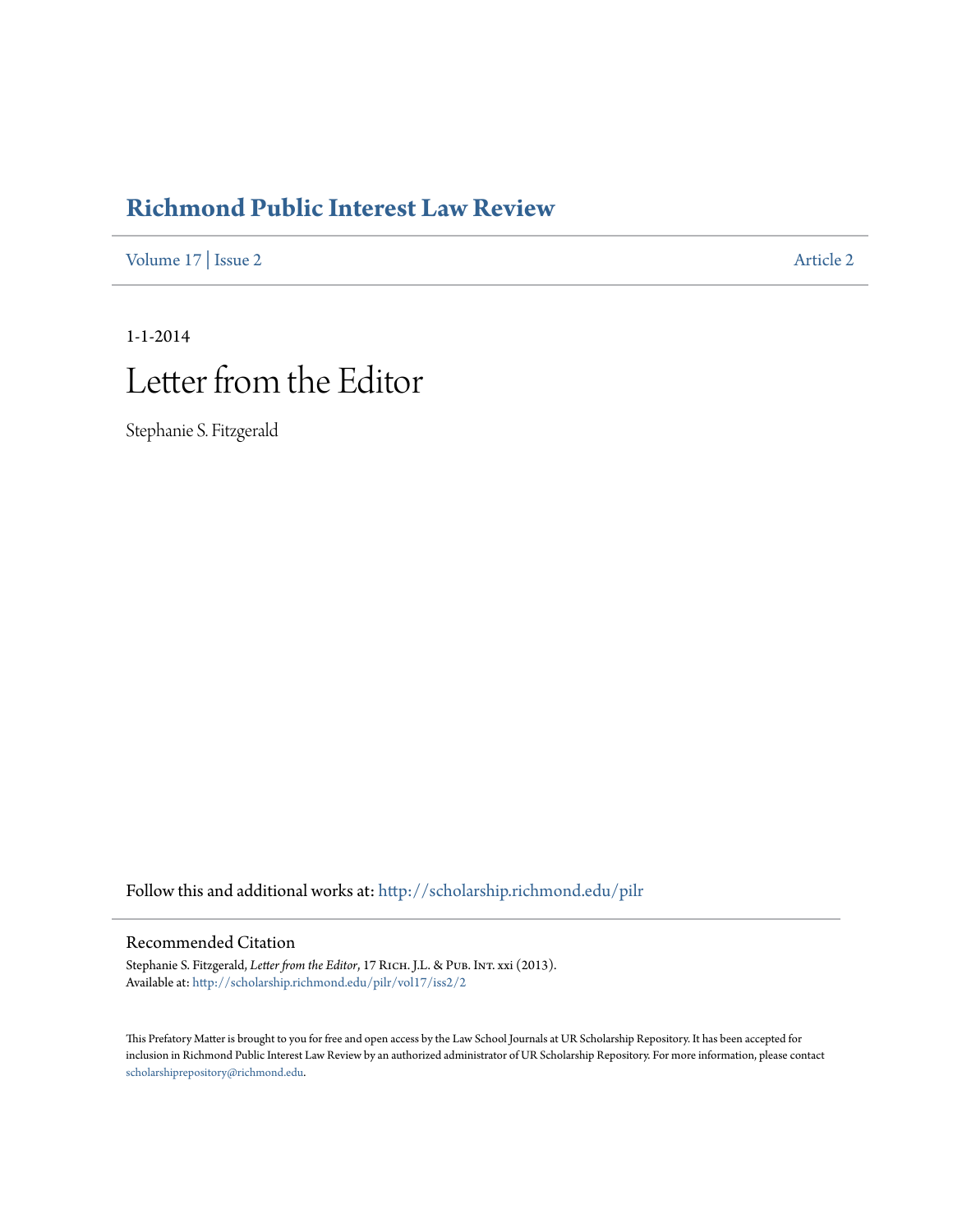#### **LETTER FROM THE EDITOR**

#### Dear Readers:

The Richmond Journal of Law and the Public Interest is proud to present the fall symposium issue of Volume XVII. The issue explores the condition of public education 40 years after San Antonio Independent School District v. Rodriguez held the federal constitution did not guarantee a right to education. The articles in this issue grew out of the authors' participation at the conference, Rodriguez at 40: Exploring New Paths to Educational Opportunity, held at the University of Richmond, **T.C.** Williams School of Law in April **2013.**

This issue has been several months in the making and is the product of the very hard word and dedication of the Editors and Staff of Volume XVII. In particular, **I** would also like to thank Kimberly Robinson, Professor of Law at **T.C.** Williams and a national expert on the federal role in education and equal educational opportunity. Professor Robinson organized the Rodriguez at 40 conference, helped the Journal solicit articles, and went above and beyond to help make this edition come to fruition.

In The Legacy and Implications of San Antonio Independent School District v. Rodriguez, Charles **J.** Ogletree, Jr., Jesse Climenko Professor of Law at Harvard Law School, examines the Rodriguez decision, discusses the case's legacy, and comments on numerous issues that still plague the Latino community today. Professor Ogletree focuses on the case itself, and includes commentary on Justice Marshall's dissent. The article includes possibilities for future school desegregation and funding litigation, based on the Court's language and the course of school funding equalization since Rodriguez. Lastly, Professor Ogletree discusses the evolving recognition of a unique Latino identity **by** comparing Rodriguez and the Ninth Circuit's decision in Westminster School District of Orange County v. Mendez.

In It Takes a Federalist Village: **A** Revitalized Property Tax as the Linchpin for Stable, Effective K-12 Public Education Funding, Mildred Wigfall Robinson, Henry L. and Grace Doherty Charitable Foundation Professor of Law at the University of Virginia School of Law, comments on diminished funding for public education. Specifically, Professor Robinson argues that necessary education cannot be accomplished without sufficient and stable funding support. The article examines how all levels of government must be

1